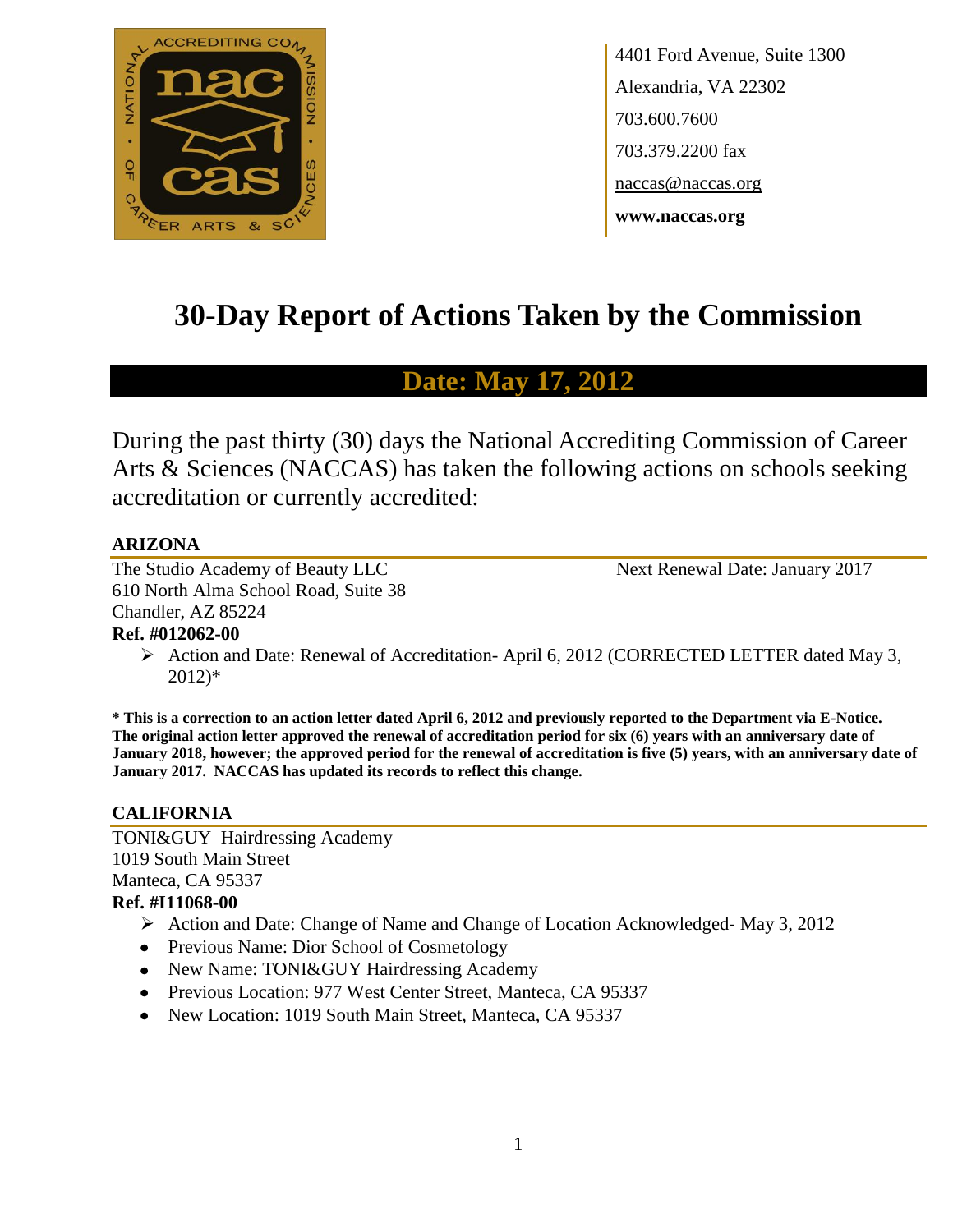California Hair Design Academy Next Renewal Date: January 2018 8011 University Avenue, Suite A-2 La Mesa, CA 91941 **Ref. #014056-00**  $\triangleright$  Action and Date: Renewal of Accreditation- May 3, 2012

California Hair Design Academy, Inc. Next Renewal Date: January 2018 970 Broadway, Suite 110 Chula Vista, CA 91941 **Ref. #B14056-01**

 $\triangleright$  Action and Date: Renewal of Accreditation- May 3, 2012

Marinello School of Beauty Previous Ref. #A14175-02

2335 South Mooney Boulevard Visalia, CA 93277

### **Ref. #P14175-02**

Action and Date: Provisional Additional Location Accreditation Granted- May 3, 2012

Marinello School of Beauty 2627 West Florida Avenue, Suite 100 Hemet, CA 92545 **Ref. #014323-00**

 $\triangleright$  Action and Date: Institution Removed from Low Outcomes Monitoring (Licensure); Institution Placed on Low Outcomes Monitoring (Placement)- May 3, 2012

Marinello School of Beauty 35871 Dale Palm Drive Cathedral City, CA 92234

# **Ref. #B14323-01**

 Action and Date: Institution Removed from Low Outcomes Monitoring (Licensure); Institution Placed on Low Outcomes Monitoring (Placement)- May 3, 2012

Marinello School of Beauty 1600 South Azusa Avenue, Unit 244

# City of Industry, CA 91748

# **Ref. #B14323-04**

 $\triangleright$  Action and Date: Institution Removed from Low Outcomes Monitoring (Licensure); Institution Placed on Low Outcomes Monitoring (Placement)- May 3, 2012

Marinello School of Beauty 4210 East Gage Avenue Bell, CA 90201 **Ref. #B14323-05**

 Action and Date: Institution Removed from Low Outcomes Monitoring (Licensure); Institution Placed on Low Outcomes Monitoring (Placement)- May 3, 2012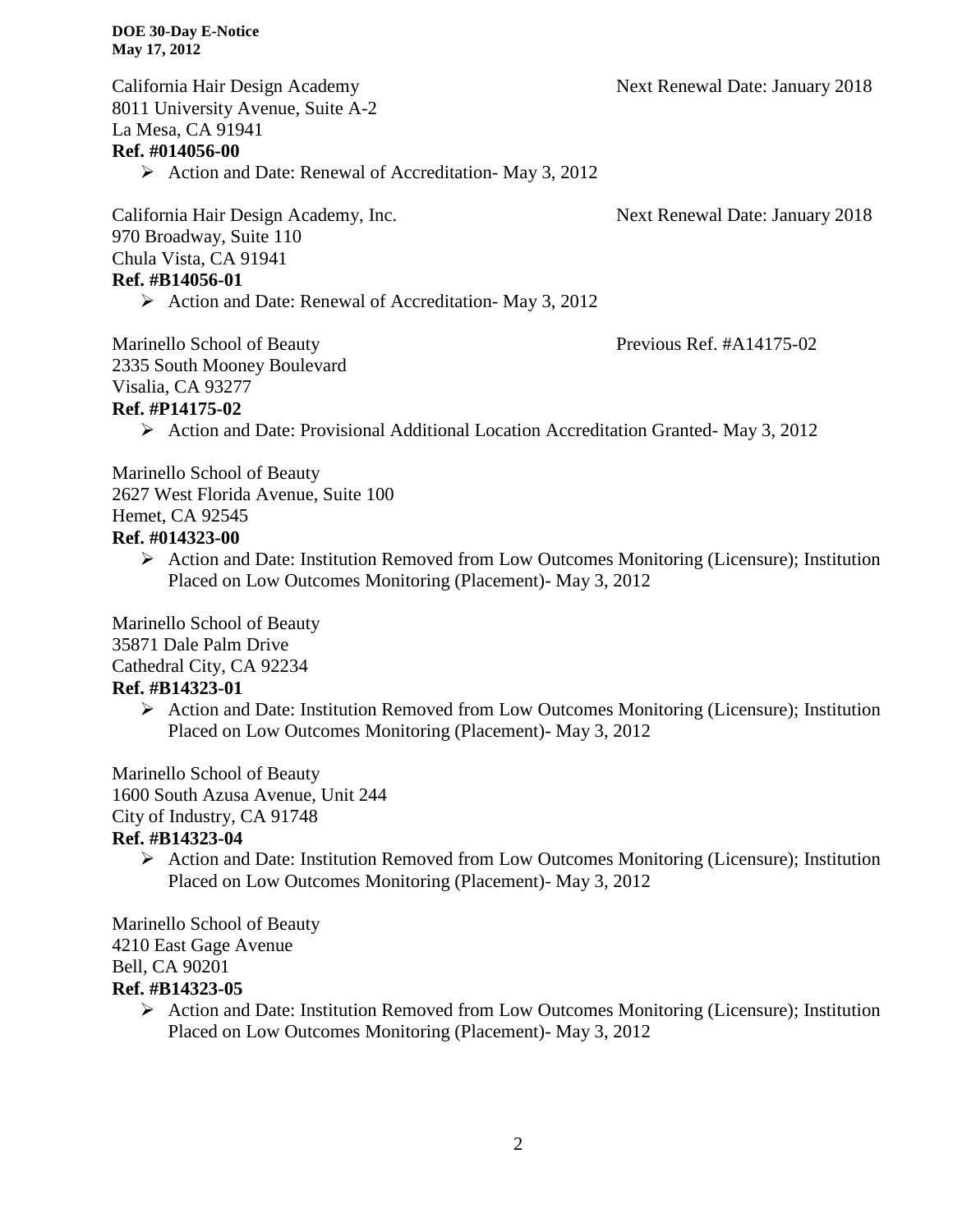Marinello School of Beauty 8527 Alondra Boulevard, Suite 129 Paramount, CA 90723

# **Ref. #B14323-06**

 $\triangleright$  Action and Date: Institution Removed from Low Outcomes Monitoring (Licensure); Institution Placed on Low Outcomes Monitoring (Placement)- May 3, 2012

Marinello School of Beauty 19022 Brookhurst Street Huntington Beach, CA 92646

# **Ref. #B14323-07**

 $\triangleright$  Action and Date: Institution Removed from Low Outcomes Monitoring (Licensure); Institution Placed on Low Outcomes Monitoring (Placement)- May 3, 2012

Marinello School of Beauty 39449 Los Alamos Road

# Murrieta, CA 92563

# **Ref. #P14323-02**

 $\triangleright$  Action and Date: Institution Removed from Low Outcomes Monitoring (Licensure); Institution Placed on Low Outcomes Monitoring (Placement)- May 3, 2012

Marinello School of Beauty 2110 Main Street Napa, CA 94559

# **Ref. #P14323-03**

 Action and Date: Institution Removed from Low Outcomes Monitoring (Licensure); Institution Placed on Low Outcomes Monitoring (Placement)- May 3, 2012

Advance Beauty College Next Renewal Date: January 2018

10121 Westminster Avenue Garden Grove, CA 92843 **Ref. #014329-00**

- Action and Date: Renewal of Accreditation and Addition of Program Approved- May 3, 2012
- New Program: Manicuring 600 Clock Hours

Northern California Institute of Cosmetology 601 East  $14<sup>th</sup>$  Street San Leandro, CA 94577 **Ref. #014352-00**

- Action and Date: Change of Location Approved (Met Stipulation)- May 15, 2012
- Previous Location:  $644$  East  $14<sup>th</sup>$  Street, San Leandro, CA 94577
- New Location: 601 East  $14<sup>th</sup>$  Street, San Leandro, CA 94577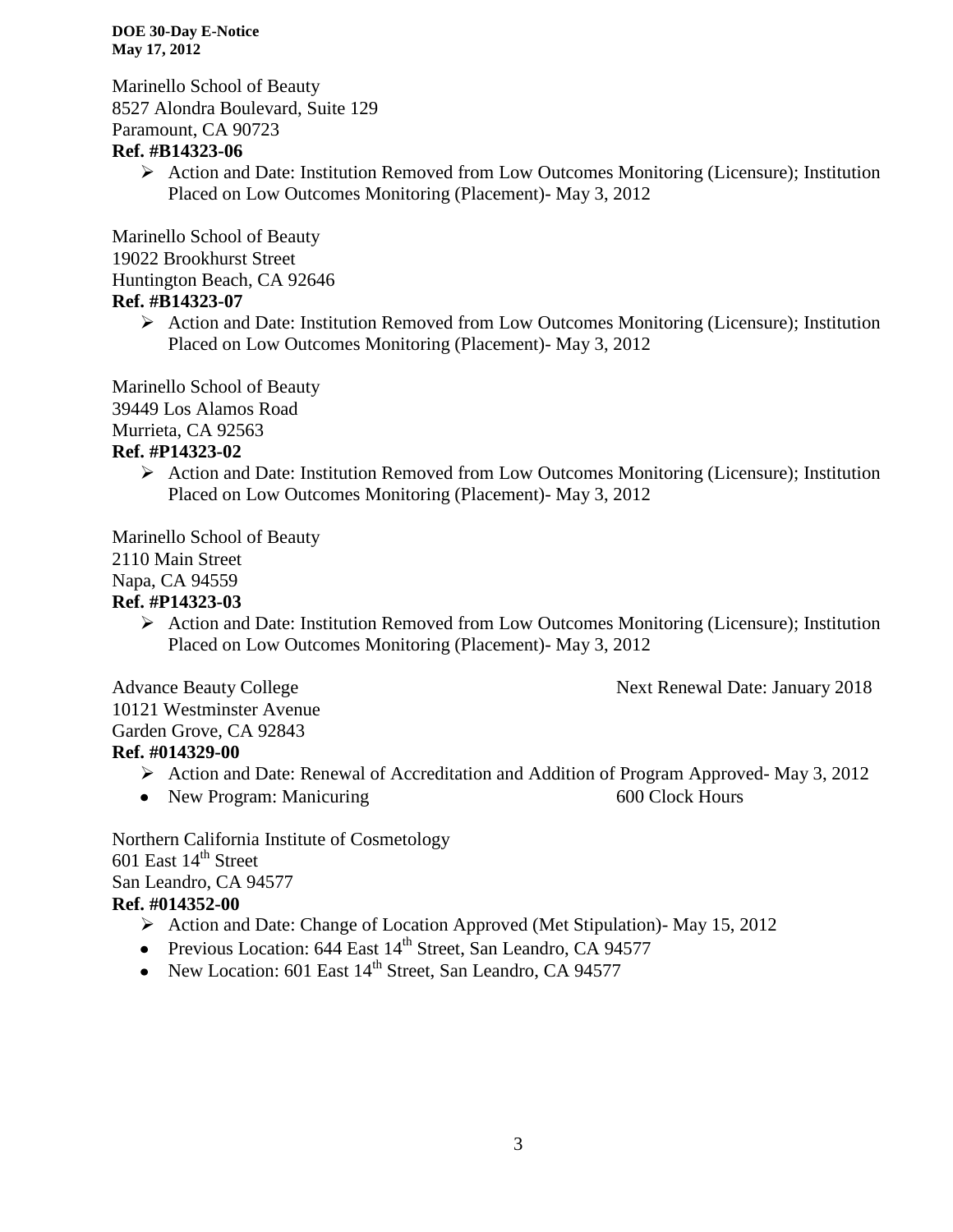Federico Career Colleges of Bakersfield, Inc. 3015 Calloway Drive, Suite 6 Bakersfield, CA 93312

### **Ref. #014371-00**

 $\triangleright$  Action and Date: Withdrawal of Accreditation with the Right to Appeal and Probation Continued-May 3, 2012

Federico Career Colleges, Inc. 5660 North Blackstone Avenue Fresno, CA 93710

# **Ref. #014372-00**

 $\triangleright$  Action and Date: Withdrawal of Accreditation with the Right to Appeal and Probation Continued-May 3, 2012

Santa Ana Beauty College 1926 West  $17<sup>th</sup>$  Street Santa Ana, CA 92706

### **Ref. #014377-00**

Action and Date: Institution Placed on Financial Monitoring-May 3, 2012

Academy for Salon Professionals 8372 Topanga Canyon Boulevard Canoga Park, CA 91304 **Ref. #014378-00**

 $\triangleright$  Action and Date: Institution Placed on Financial Monitoring-May 3, 2012

Milan Institute of Cosmetology Next Renewal Date: January 2018 934 Missouri Street Fairfield, CA 94533 **Ref. #B53084-03**

 $\triangleright$  Action and Date: Renewal of Accreditation-May 3, 2012

Milan Institute of Cosmetology 47120 Dune Palms, Suite C-2, D and E La Quinta, CA 92253 **Ref. #B53084-07**

- $\triangleright$  Action and Date: Non-Substantive Expansion of Campus Acknowledged- May 3, 2012
- Expanded Campus Facility: 47120 Dune Palms Road, Suite C1, La Quinta, CA 92253

# **COLORADO**

College of International Esthetics, Inc. 7330 West 52nd Avenue, Unit T Arvada, CO 80002 **Ref. #015049-00**

Action and Date: Financial Monitoring Continued and Placed on Probation- May 3, 2012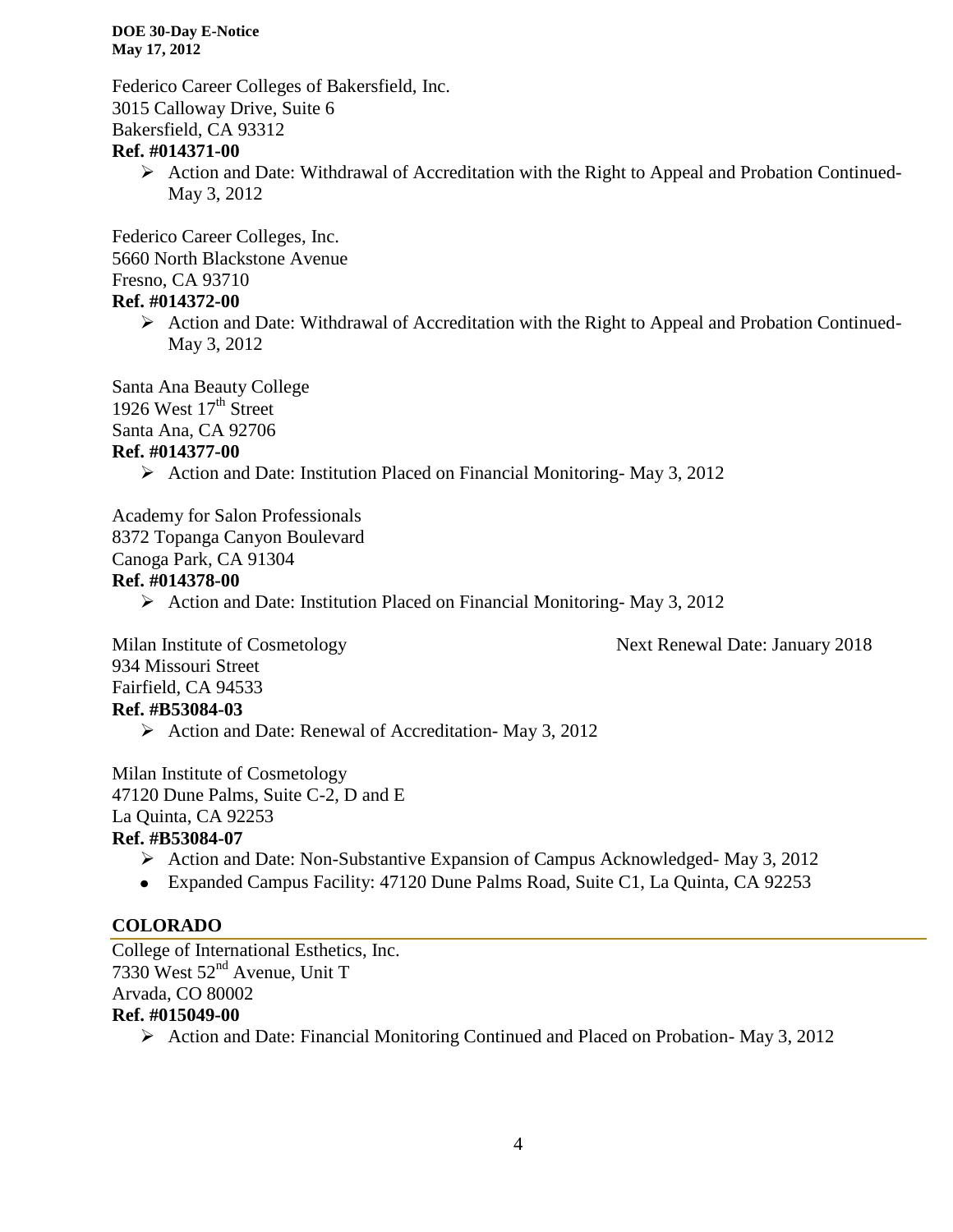# **FLORIDA**

Port St. Lucie Beauty Academy 10036 South U.S. Highway 1 Port St. Lucie, FL 34952 **Ref. #B19071-01**

- Action and Date: Change of Location Approved (Met Stipulation)- May 3, 2012
- Previous Location: 7644 South U.S. 1, Port St. Lucie, FL 34982
- New Location: 10036 South U.S. 1, Port St. Lucie, FL 34952

Beauty & Massage Institute  $719\,17<sup>th</sup>$  Street Vero Beach, FL 32960

#### **Ref. #B19071-02**

- $\triangleright$  Action and Date: Non-Substantive Addition of Program Acknowledged (Met Stipulation)- May 3, 2012
- New Program: Barber 1200 Clock Hours

Academy of Cosmetology **Next Renewal Date: January 2018** 

2088 North Courtenay Parkway Merritt Island, FL 32953

#### **Ref. #019078-00**

Action and Date: Renewal of Accreditation- May 3, 2012

Academy of Cosmetology- Melbourne Next Renewal Date: January 2018 2909 West New Haven Avenue Melbourne, FL 32904

#### **Ref. #B19078-01**

 $\triangleright$  Action and Date: Renewal of Accreditation-May 3, 2012

The Salon Professional Academy- Melbourne 1975 Palm Bay Road, Suite 106 Palm Beach, FL 32905 **Ref. #019084-00**

# $\triangleright$  Action and Date: Removal of Program Acknowledged- May 3, 2012

- 
- Program Removed: Manicuring/Nail Technician 240 Clock Hours

The Salon Professional Academy- Melbourne 1700 West New Haven Avenue, Suite 540A Melbourne, FL 32904 **Ref. #019084-00**

- $\triangleright$  Action and Date: Change of Location Approved with a Stipulation-May 3, 2012
- Previous Location: 1975 Palm Bay Beach, Suite 106, Palm Beach, FL 32905
- New Location: 1700 West New Haven Avenue, Suite 540A, Melbourne, FL 32904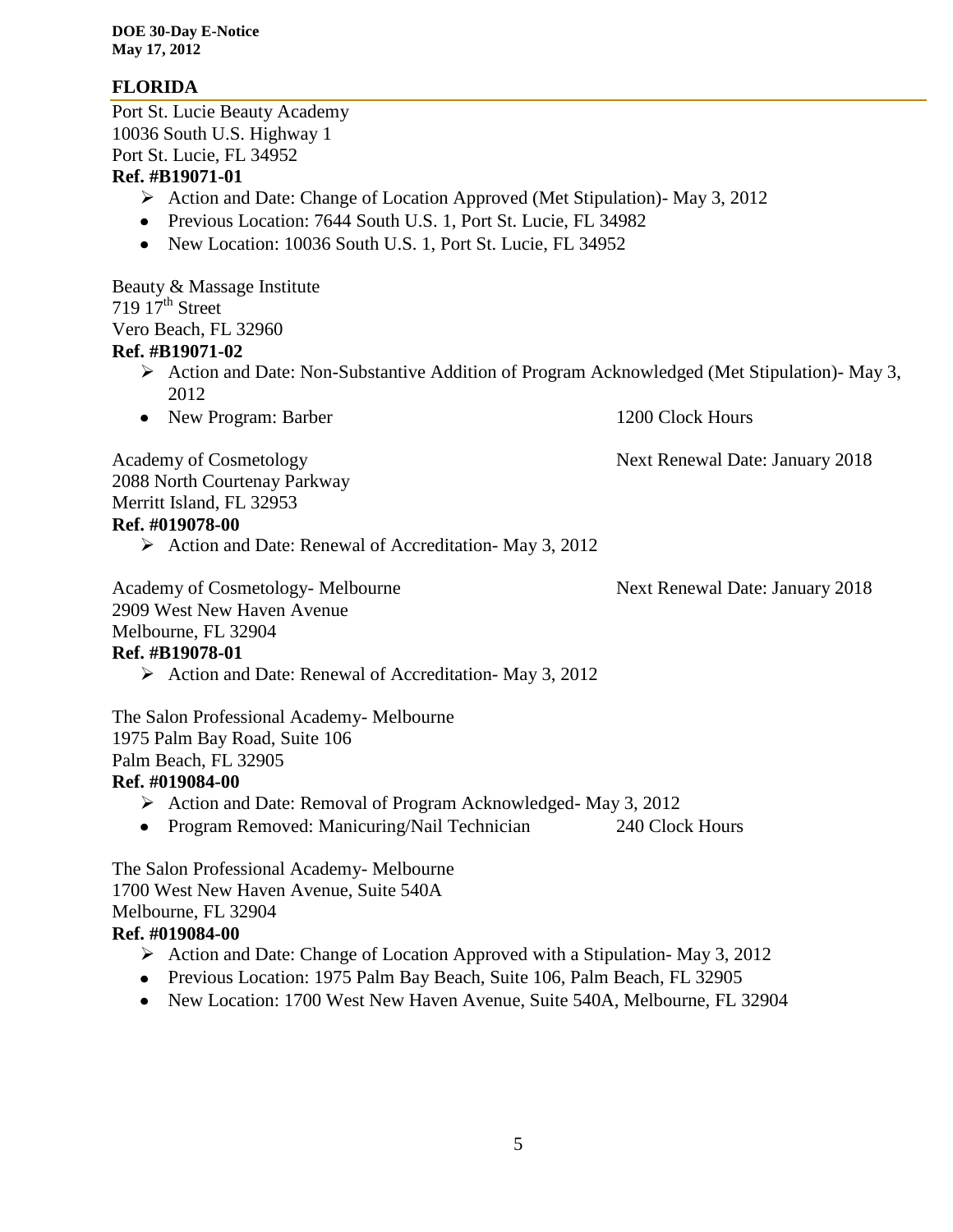Jacksonville Beauty Institute, Inc. 5045 Soutel Dive, Suite 80 Jacksonville, FL 32208

#### **Ref. #019102-00**

Action and Date: Institution Placed on Low Outcomes Monitoring (Placement)- May 3, 2012

Hollywood Institute of Beauty Careers Next Renewal Date: September 2017 1440 JFK Causeway, Suite 100 North Bay Village, FL 33141

# **Ref. #B19103-01**

- Action and Date: Renewal of Accreditation and Addition of Program Approved (Met Stipulation)- April 18, 2012
- New Program: Skin Care & Massage Therapy 900 Clock Hours

American Institute of Beauty, Inc Previous Ref. #A19108-01 2800 34<sup>th</sup> Street North St. Petersburg, FL 33713 **Ref. #P19108-01**

 $\triangleright$  Action and Date: Provisional Additional Location Accreditation Granted- May 3, 2012

American Academy of Cosmetology, Inc. 1330 Blanding Boulevard, Suite 125 Orange Park, FL 32065 **Ref. #019121-00**

- Action and Date: Addition of Program Approved with a Stipulation-May 3, 2012
- New Program: Full Specialist 600 Clock Hours

The Salon Professional Academy Next Renewal Date: September 2016

6915 Northwest 4<sup>th</sup> Boulevard, Suite B Gainesville, FL 32607 **Ref. #019124-00**

 $\triangleright$  Action and Date: Renewal of Accreditation-May 3, 2012

Hair Design Institute Next Renewal Date: January 2017 2289 East Semoran Boulevard Previous Ref. #P42036-02 Apoka, FL 32703 **Ref. #B42036-02**

 $\triangleright$  Action and Date: Full Additional Location Accreditation Granted- May 3, 2012

Paul Mitchell The School Orlando 1271 Semoran Boulevard, Suite 131 Casselberry, FL 32707 **Ref. #B54029-03**

- Action and Date: Addition of Program Approved (Stipulation Met)- May 3, 2012
- New Program: Cosmetology 1200 Clock Hours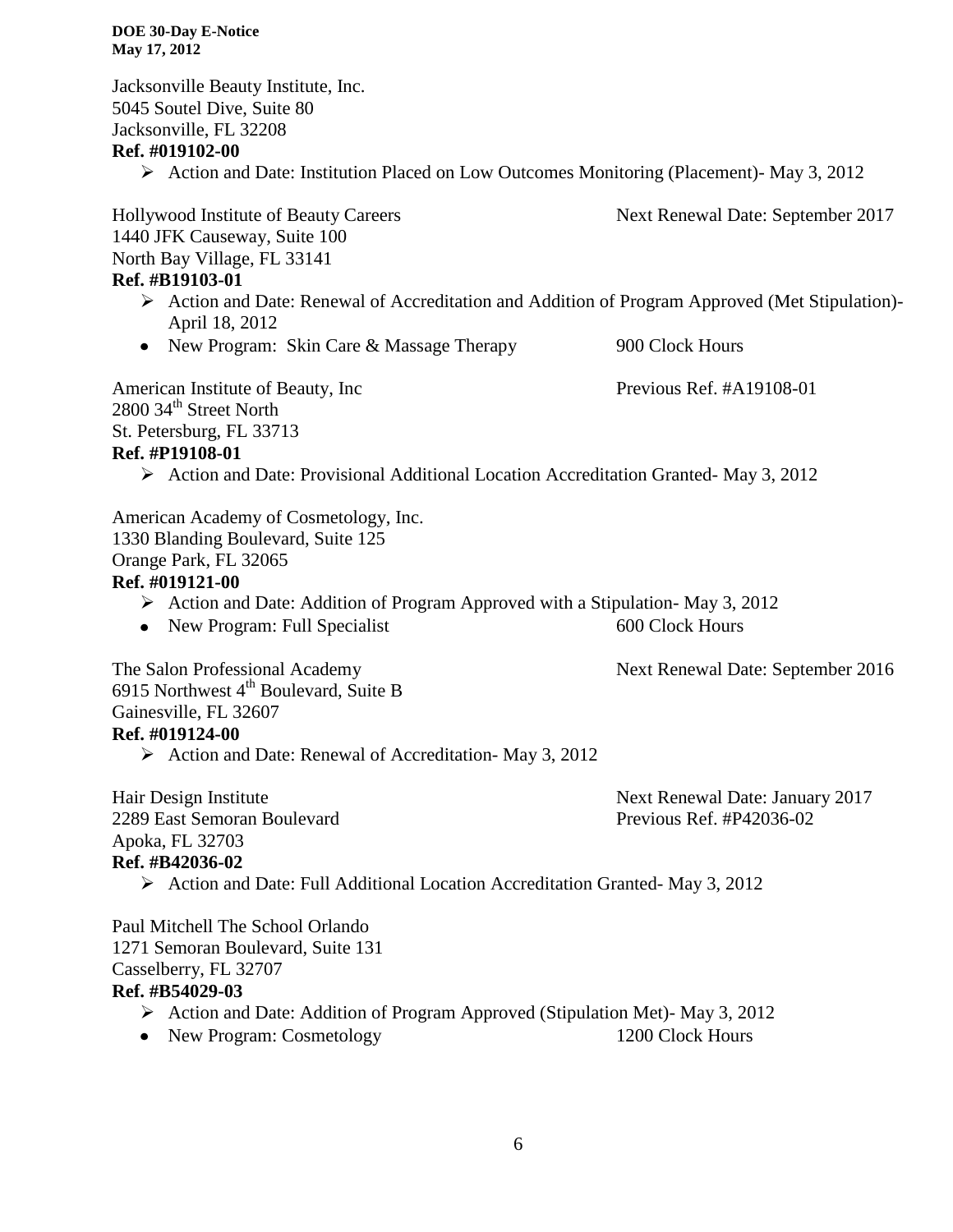### **GEORGIA**

Southeastern Beauty Schools 3535 Macon Road Columbus, GA 31907

# **Ref. #020010-00**

- $\triangleright$  Action and Date: Change of Location Approved- May 3, 2012
- Previous Location: 3448 North Lumpkin Road, Columbus, GA 31903
- New Location: 3535 Macon Road, Columbus, GA 31907

Covington, GA 30014

Golden Razor Academy **Next Renewal Date: January 2014** 7207 Turnerlake Road Previous Ref. #P20010-01

# **Ref. #B20010-01**

 $\triangleright$  Action and Date: Full Additional Location Accreditation Granted- May 3, 2012

Fayette Beauty Academy, Inc. 386 North Glynn Street Fayetteville, GA 30213 **Ref. #020026-00**

- Action and Date: Removal of Program Acknowledged- May 15, 2012
- Program Removed: Teacher Training 1650 Clock Hours

Atlanta Beauty & Barber Academy

6088 Buford Highway Doraville, GA 30304

# **Ref. #020035-00**

Action and Date: Institution Continued on Low Outcomes Monitoring (Placement)- May 3, 2012

#### **HAWAII**

Paul Mitchell The School Honolulu LLC<br>Next Renewal Date: May 2018 1123  $11^{th}$  Avenue, #102 Honolulu, HI 96816

# **Ref. #021006-00**

 Action and Date: Renewal of Accreditation and Change of Ownership On-Site Visit Acknowledged-May 3, 2012

# **INDIANA**

Roger's Academy of Hair Design Next Renewal Date: January 2017 2903 Mount Vernon Avenue Evansville, IN 47712

# **Ref. #024041-00**

 $\triangleright$  Action and Date: Renewal of Accreditation- May 3, 2012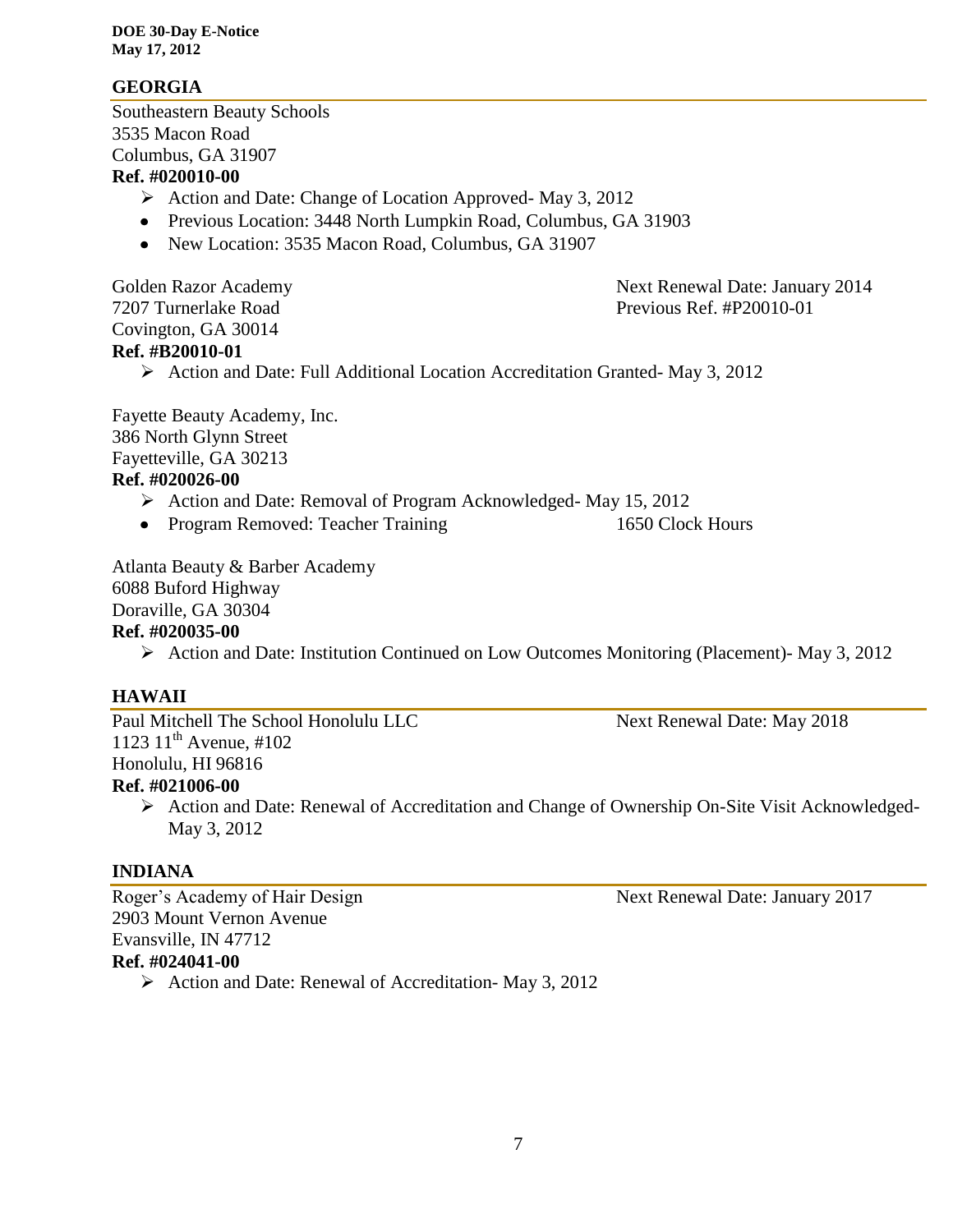| Roger's Academy of Hair Design                                                | Next Renewal Date: January 2017 |
|-------------------------------------------------------------------------------|---------------------------------|
| 105 North Greenriver Road                                                     |                                 |
| Evansville, IN 47715                                                          |                                 |
| Ref. #B24041-01                                                               |                                 |
| $\triangleright$ Action and Date: Renewal of Accreditation-May 3, 2012        |                                 |
| Aveda Fredric's Institute                                                     | Next Renewal Date: January 2018 |
| 6020 East 82 <sup>nd</sup> Street, Castleton Square Mall                      |                                 |
| Indianapolis, IN 46250                                                        |                                 |
| Ref. #024081-00                                                               |                                 |
| $\triangleright$ Action and Date: Renewal of Accreditation-May 3, 2012        |                                 |
| <b>Regency Beauty Institute</b>                                               | Next Renewal Date: January 2014 |
| 5939 East $82nd$ Street                                                       | Previous Ref. #P33013-73        |
| Indianapolis, IN 46250                                                        |                                 |
| Ref. #B33013-73                                                               |                                 |
| > Action and Date: Full Additional Location Accreditation Granted-May 3, 2012 |                                 |
| <b>Regency Beauty Institute</b>                                               | Next Renewal Date: January 2014 |
| 2505 Southlake Mall, Store 2495 D                                             | Previous Ref. #P33013-75        |
| Merrillville, IN 46410                                                        |                                 |
| Ref. #B33013-75                                                               |                                 |
|                                                                               |                                 |

 $\triangleright$  Action and Date: Full Additional Location Accreditation Granted- May 3, 2012

# **IOWA**

423 South Ankeny Boulevard Previous Ref. #P25024-01 Ankeny, IA 50023 **Ref. #B25024-01**

Iowa School of Beauty Next Renewal Date: September 2017

# Action and Date: Full Additional Location Accreditation Granted- May 3, 2012

#### **KANSAS**

Hays Academy of Hair Design Previous Ref. #A26020-01 115 South  $5^{th}$  Street Salina, KS 67401 **Ref. #P26020-01**

Action and Date: Provisional Additional Location Accreditation Granted- May 3, 2012

#### **KENTUCKY**

252 James E. Hannah Drive South Shore, KY 41175 **Ref. #P27045-03**

Action and Date: Provisional Additional Location Accreditation Granted- May 3, 2012

Bellefonte Academy of Beauty Previous Ref. #A27045-03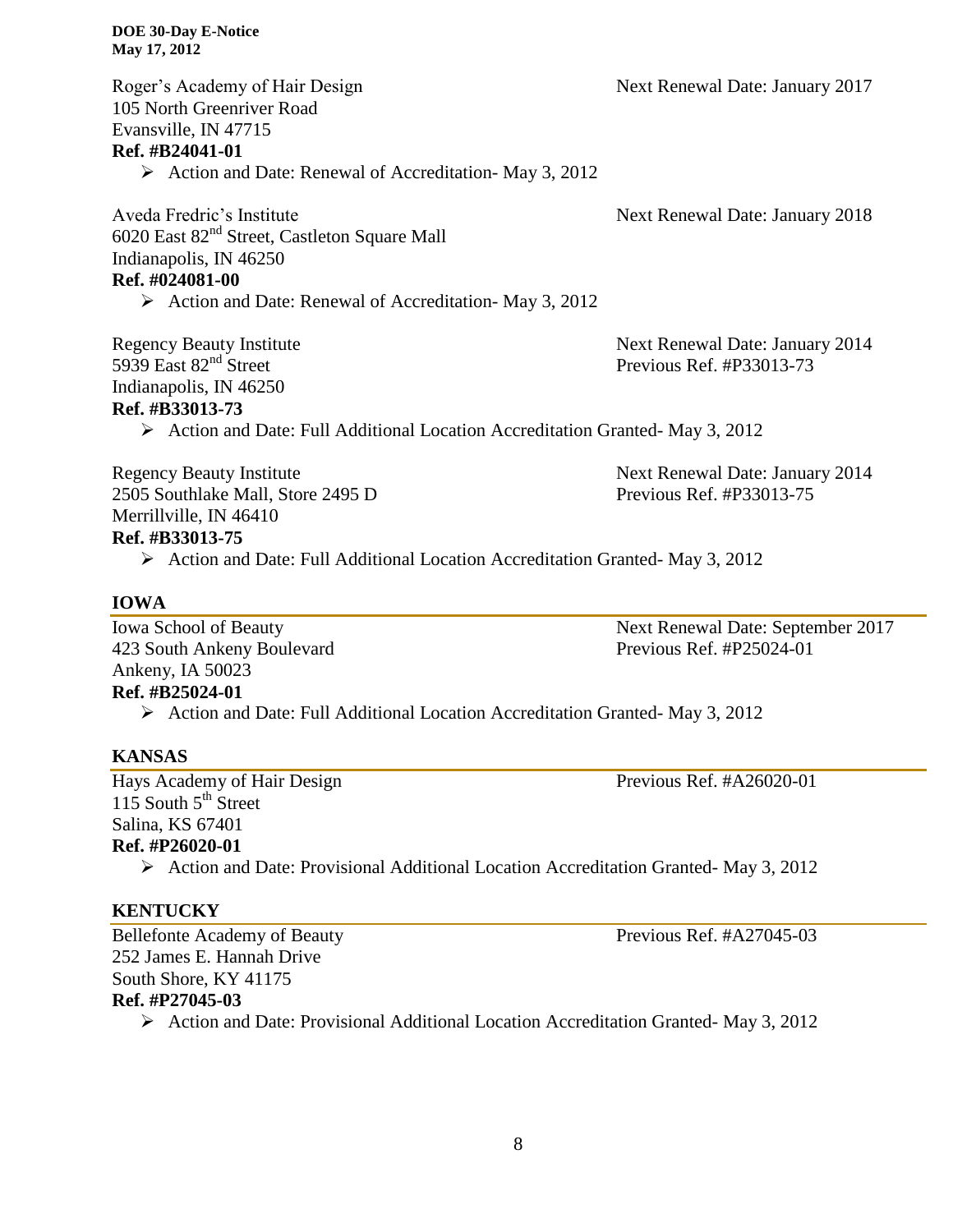## **LOUISIANA**

Alden's School of Cosmetology 2080 Main Street Baker, LA 70714 **Ref. #028084-00**

Action and Date: Financial Monitoring Continued and Placed on Probation- May 3, 2012

Stage One- The Hair School, Inc. 209 West College Street Lake Charles, LA 70605 **Ref. #028055-00**

Action and Date: Institution Removed from Financial Monitoring-May 3, 2012

Vanguard College- Metairie Next Renewal Date: January 2014 3321 Hessmer Avenue Previous Ref. #P28065-02

Metairie, LA 70002

**Ref. #B28065-02**

 $\triangleright$  Action and Date: Full Additional Location Accreditation Granted- May 3, 2012

#### **MARYLAND**

Hair Academy II, Inc. Iverson Mall 3705 Branch Avenue, Lower Level, Unit 1010 Hillcrest Heights, MD 20748 **Ref. #030035-00**

- Action and Date: Change of Location Approved (Met Stipulation)- May 3, 2012
- Previous Location: 3930 Bexley Place, Suitland, MD 20746
- New Location: Iverson Mall, 3705 Branch Avenue, Lower Level, Unit 1010, Hillcrest Heights, MD 20748

Empire Beauty School **Previous Ref. #A48003-02** 6320 Ritchie Highway, Suite F Glen Burnie, MD 21061 **Ref. #P48003-02** Action and Date: Provisional Additional Location Accreditation Granted- May 3, 2012

#### **MASSACHUSETTS**

Rob Roy Academy One School Street Taunton, MA 02780 **Ref. #031006-00**

- Action and Date: Non-Substantive Change in Program Length Acknowledged- April 30, 2012
- Previous Program Length: Manicuring 130 Clock Hours
- New Program Length: Manicuring 100 Clock Hours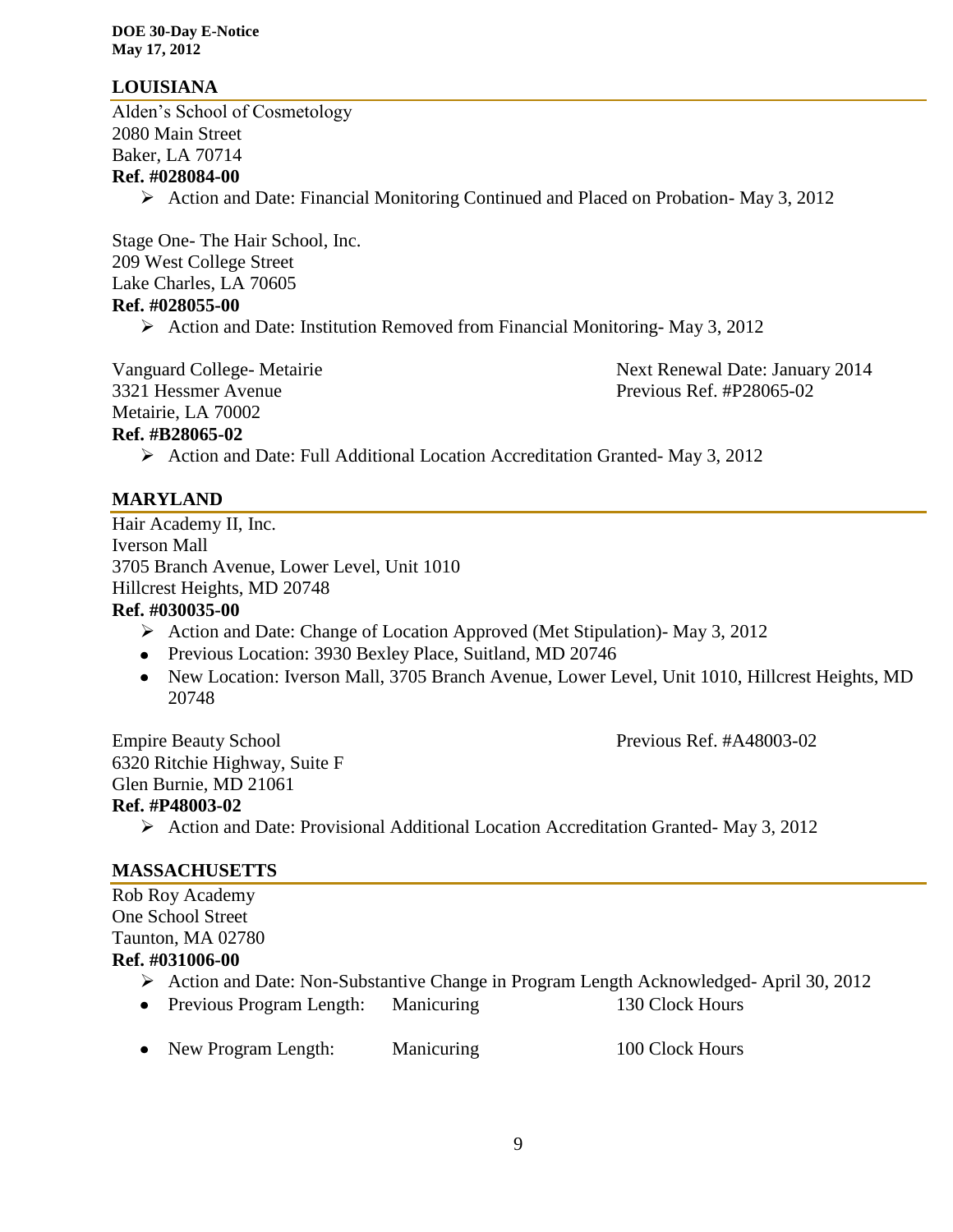Rob Roy Academy 260 South Main Street Fall River, MA 02721

#### **Ref. #031008-00**

- Action and Date: Non-Substantive Change in Program Length Acknowledged- April 30, 2012
- Previous Program Length: Manicuring 130 Clock Hours
- New Program Length: Manicuring 100 Clock Hours

Rob Roy Academy 150 Pleasant Street Worcester, MA 01609 **Ref. #031033-00**

- Action and Date: Non-Substantive Change in Program Length Acknowledged- April 30, 2012
- Previous Program Length: Manicuring 130 Clock Hours
- New Program Length: Manicuring 100 Clock Hours

Rob Roy Academy 1872 Acushnet Avenue New Bedford, MA 02746 **Ref. #031036-00**

- Action and Date: Non-Substantive Change in Program Length Acknowledged- April 30, 2012
- Previous Program Length: Manicuring 130 Clock Hours
- New Program Length: Manicuring 100 Clock Hours

Toni & Guy Hairdressing Academy 6 Park Avenue

# Worcester, MA 01605

# **Ref. #031042-00**

 $\triangleright$  Action and Date: Institution Removed from Financial Monitoring-May 3, 2012

# **MICHIGAN**

1871 Gratiot Boulevard Marysville, MI 48040 **Ref. #032108-00**

 $\triangleright$  Action and Date: Renewal of Accreditation-May 3, 2012

#### **MINNESOTA**

Aveda Institute, Inc. **Next Renewal Date: January 2016** 400 Central Avenue SE Minneapolis, MN 55414 **Ref. #033012-00**

 $\triangleright$  Action and Date: Renewal of Accreditation- May 3, 2012

Blue Water College of Cosmetology Next Renewal Date: September 2016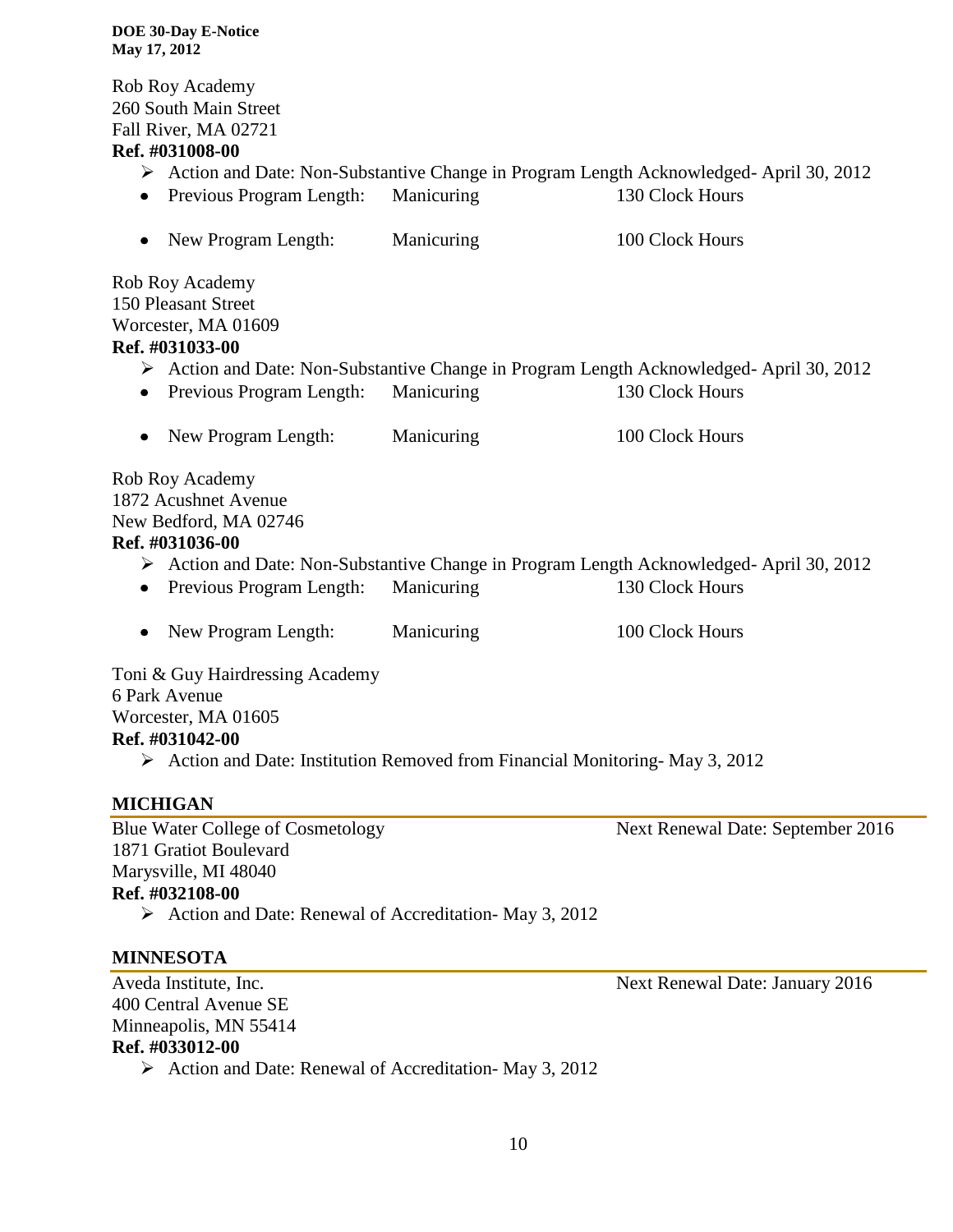Minnesota School of Cosmetology, Inc. Previous Ref. #A33027-01 1425 County Road 101 North Plymouth, MN 55447 **Ref. #P33027-01**

Action and Date: Provisional Additional Location Accreditation Granted- May 3, 2012

#### **MISSISSIPPI**

Chris' Beauty College Next Renewal Date: January 2018 1265 Pass Road Gulfport, MS 39501 **Ref. #034002-00**  $\triangleright$  Action and Date: Renewal of Accreditation-May 3, 2012

Tupelo Academy of Cosmetology 205 Commerce Street Tupelo, MS 38804

#### **Ref. #P34076-01**

 $\triangleright$  Action and Date: Provisional Additional Location Accreditation Continued-May 3, 2012

#### **MONTANA**

716 Central Avenue Great Falls, MT 59401

#### **Ref. #036004-00**

 $\triangleright$  Action and Date: Renewal of Accreditation- May 3, 2012

#### **NEVADA**

Milan Institute of Cosmetology Next Renewal Date: January 2018 1050 Matley Lane Reno, NV 89502 **Ref. #B53084-05**  $\triangleright$  Action and Date: Renewal of Accreditation- May 3, 2012

#### **NEW JERSEY**

The Hair Design School Next Renewal Date: January 2018 2800 John F. Kennedy Boulevard Jersey City, NJ 07306

### **Ref. #040020-00**

 $\triangleright$  Action and Date: Renewal of Accreditation-May 3, 2012

Robert Fiance Beauty Schools **Next Renewal Date: January 2018** 5518 Bergenline Avenue West New York, NJ 07093 **Ref. #040037-00**

- Action and Date: Renewal of Accreditation and Addition of Program Approved-May 3, 2012
- New Program: Brush Up 250 Clock Hours

Dahl's College of Beauty Next Renewal Date: September 2013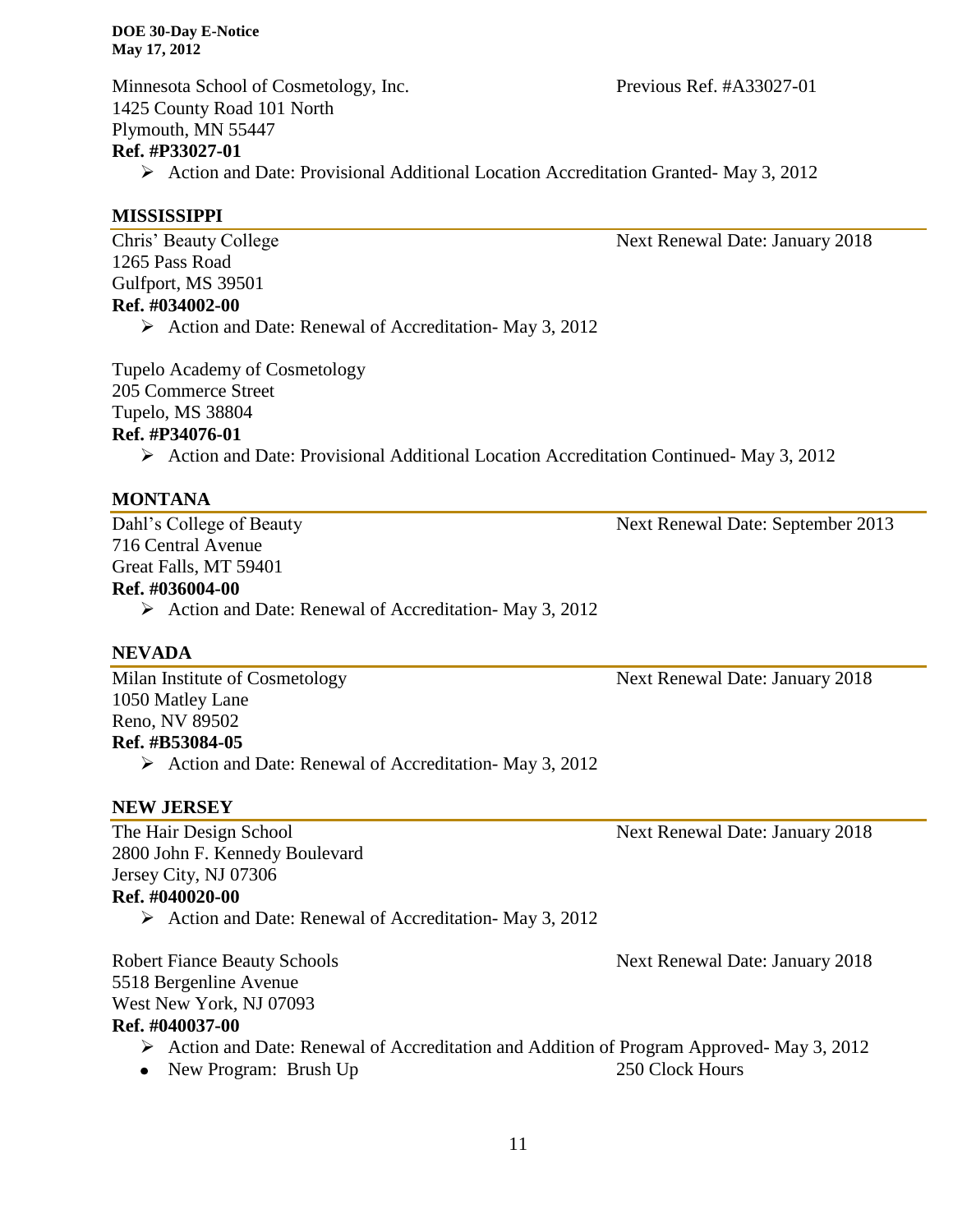### **NEW YORK**

Empire Beauty School 19 Bank Street Peekskill, NY 10566 **Ref. #042080-00**

- $\triangleright$  Action and Date: Change of Name Approved-May 3, 2012
- Previous Name: Northern Westchester School of Hairdressing & Cosmetology
- New Name: Empire Beauty School

Aveda Institute New York 233 Spring Street New York, NY 10013 **Ref. #042108-00**

 $\triangleright$  Action and Date: Institution Continued on Low Outcomes Monitoring (Placement); Institution Placed on Low Outcomes Monitoring (Completion and Licensure)- May 3, 2012

The Academy of Cosmetology & Esthetics, NYC, LLC 187 New Dorp Lane Staten Island, NY 10306 **Ref. #042123-00**

- Action and Date: Change of Program Name Acknowledged- May 3, 2012
- Previous Program Name: Cosmetology Full Time
- New Program Name: Cosmetology

# **NORTH CAROLINA**

| <b>Regency Beauty Institute</b>                                            |      |                                 |  |
|----------------------------------------------------------------------------|------|---------------------------------|--|
| 588 Hanes Mall Boulevard                                                   |      |                                 |  |
| Winston-Salem, NC 27103                                                    |      |                                 |  |
| Ref. #043030-00                                                            |      |                                 |  |
| $\triangleright$ Action and Date: Change of Ownership Approved-May 3, 2012 |      |                                 |  |
| Previous Ownership:                                                        |      |                                 |  |
| The Cosmetology Institute, Inc. DBA                                        |      |                                 |  |
| The Cosmetology Institute of Beauty Arts & Sciences                        | 100% |                                 |  |
| <b>Regency Corporation</b>                                                 |      | 100%                            |  |
| John Hayes Batson and Alicia Kunin Batson JTWROS                           |      | 81.21%                          |  |
| New Ownership:                                                             |      |                                 |  |
| <b>Regency Corporation</b>                                                 | 100% |                                 |  |
| John Hayes Batson and Alicia Kunin Batson JTWROS                           |      | 81.21%                          |  |
| <b>OKLAHOMA</b>                                                            |      |                                 |  |
| Southern School of Beauty, Inc.                                            |      | Next Renewal Date: January 2018 |  |
| 140 West Main Street                                                       |      |                                 |  |
| Durant, OK 74701                                                           |      |                                 |  |

# **Ref. #046057-00**

 $\triangleright$  Action and Date: Renewal of Accreditation-May 3, 2012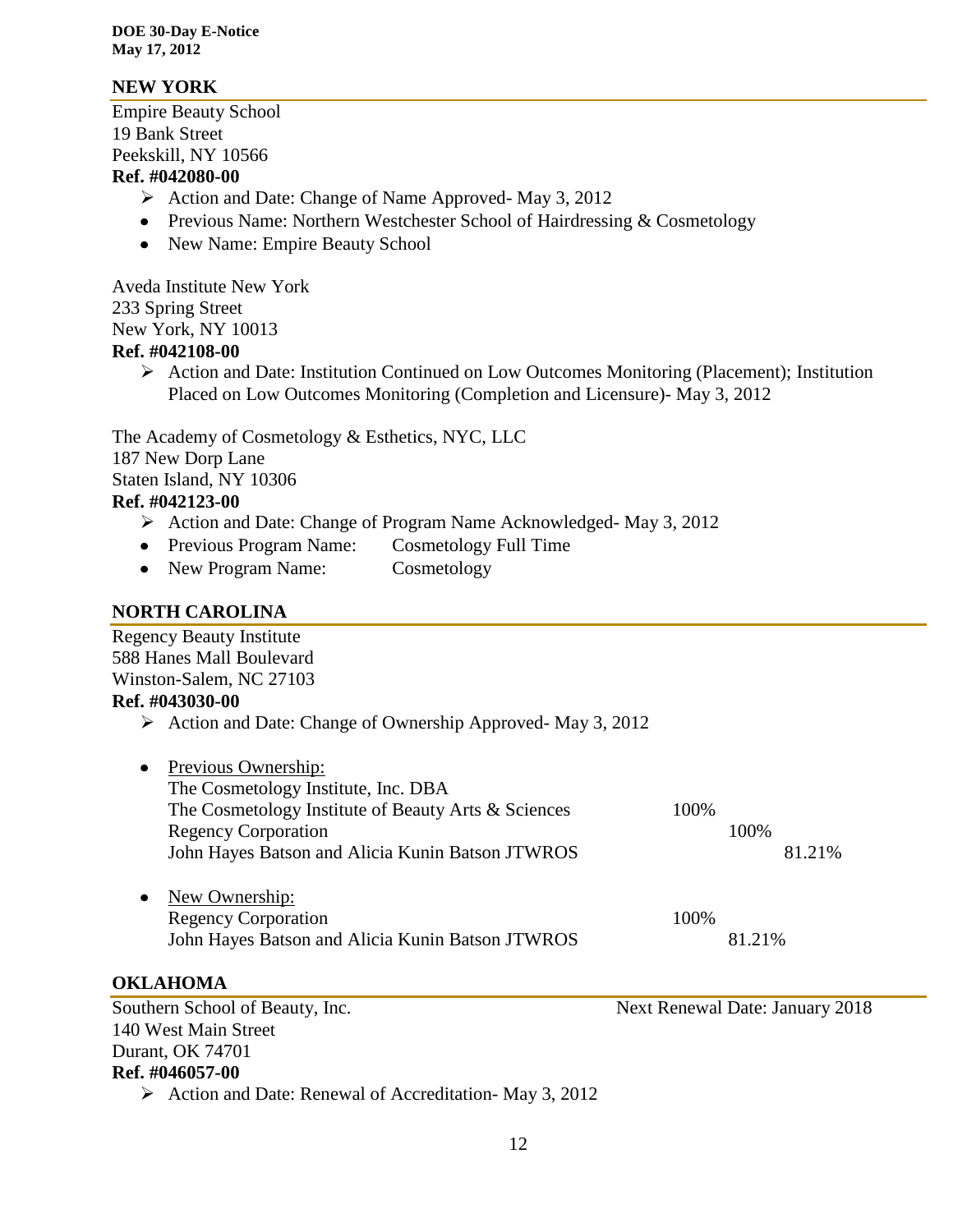### **PENNSYLVANIA**

1921 Union Boulevard Allentown, PA 18109

# **Ref. #048063-00**

 $\triangleright$  Action and Date: Renewal of Accreditation-May 3, 2012

## **SOUTH CAROLINA**

Jolei's Hair Institute LLC 203 East Main Street Olanta, SC 29114

### **Ref. #050040-00**

 Action and Date: Institution Removed From Low Outcomes Monitoring (Licensure); Institution Placed on Low Outcomes Monitoring (Completion and Placement)- May 3, 2012

#### **TENNESSEE**

Career Beauty College Next Renewal Date: January 2018 113 South Military Street Lawrenceburg, TN 38464 **Ref. #052059-00**  $\triangleright$  Action and Date: Renewal of Accreditation-May 3, 2012

Volunteer Beauty Academy 1988 Next Renewal Date: January 2018

5338 Charlotte Avenue

#### Nashville, TN 37209 **Ref. #052039-00**

 $\triangleright$  Action and Date: Renewal of Accreditation-May 3, 2012

# **TEXAS**

8188 Park Lane, Suite C- 150 Dallas, TX 75231 **Ref. #B28069-05**

 $\triangleright$  Action and Date: Renewal of Accreditation-May 3, 2012

Milan Institute of Cosmetology 2400 Southeast  $27<sup>th</sup>$  Avenue Amarillo, TX 79103 **Ref. #053084-00**

- Action and Date: Change of Program Name Acknowledged- May 3, 2012
- Previous Program Name: Facialist
- New Program Name: Esthetician

Milan Institute of Cosmetology 5403 Walzem Road San Antonio, TX 78218

The Vision Academy Next Renewal Date: May 2016

Aveda Institute Dallas Next Renewal Date: September 2017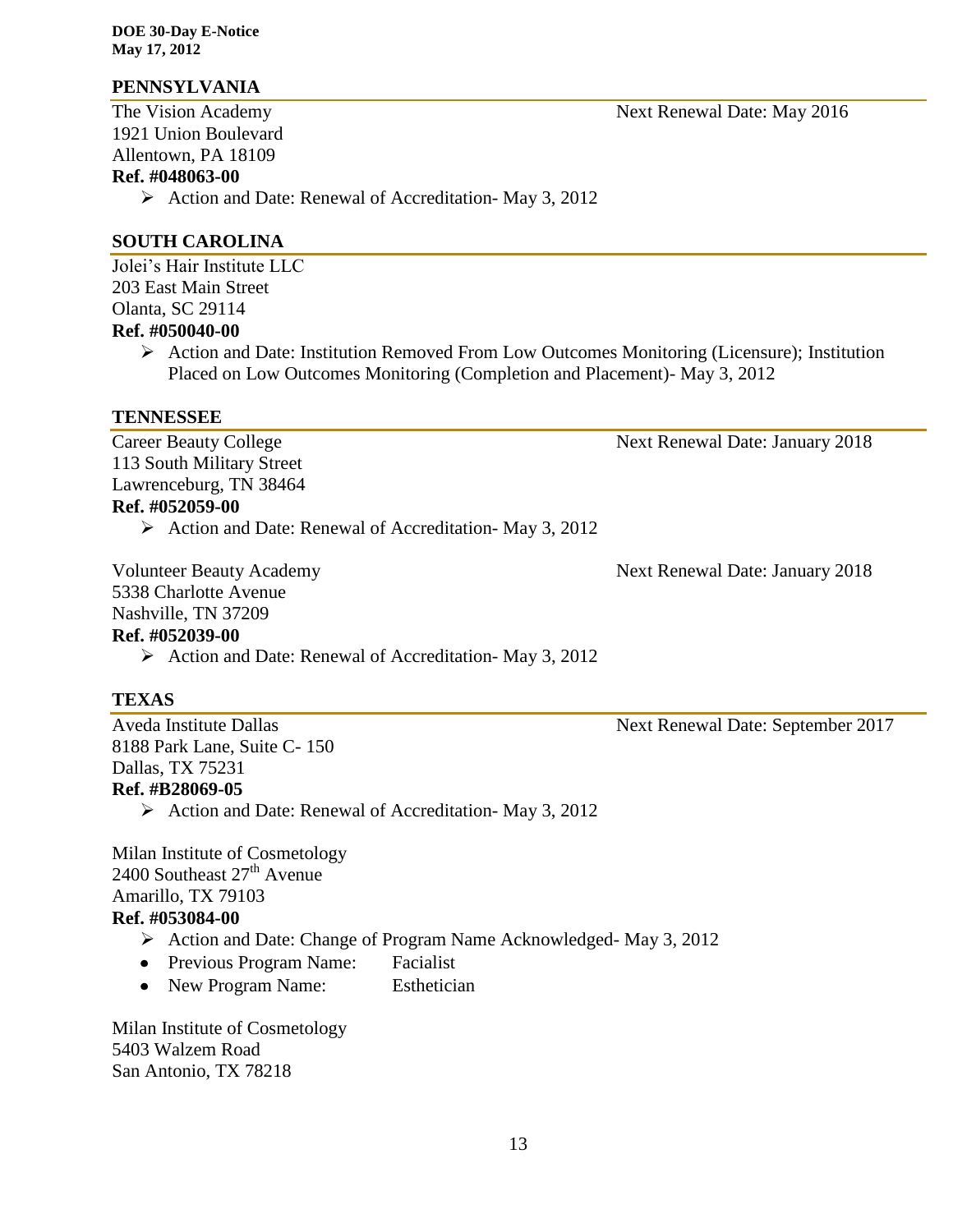#### **Ref. #B53084-01**

- Action and Date: Change of Program Name Acknowledged- May 3, 2012
- Previous Program Name: Facialist
- New Program Name: Esthetician

Milan Institute of Cosmetology 605 Southwest Military Drive San Antonio, TX 78221 **Ref. #B53084-02**

- Action and Date: Change of Program Name Acknowledged- May 3, 2012
- Previous Program Name: Facialist
- New Program Name: Esthetician

Milan Institute of Cosmetology 1580 George Dieger Drive, Suite 207 El Paso, TX 79936

## **Ref. #P53084-08**

- Action and Date: Change of Program Name Acknowledged- May 3, 2012
- Previous Program Name: Facialist
- New Program Name: Esthetician

Milan Institute of Cosmetology 1580 George Dieger Drive, Suite 207 El Paso, TX 79936 **Ref. #P53084-08**

- $\triangleright$  Action and Date: Non-Substantive Expansion of Campus Acknowledged- May 3, 2012
- Expanded Campus Facility: 1580 George Dieger Drive, Suite 209, El Paso, TX 79936

#### **UTAH**

Marinello School of Beauty 3721 South 250 West Ogden, UT 84405 **Ref. #B14323-08**

> $\triangleright$  Action and Date: Institution Removed from Low Outcomes Monitoring (Licensure); Institution Placed on Low Outcomes Monitoring (Placement)- May 3, 2012

Marinello School of Beauty 575 N. Main Street Layton, UT 84041 **Ref. #B14323-09**

 Action and Date: Institution Removed from Low Outcomes Monitoring (Licensure); Institution Placed on Low Outcomes Monitoring (Placement)- May 3, 2012

Paul Mitchell The School Ogden Previous Ref. #A54033-02 2263 Grant Avenue Ogden, UT 84401 **Ref. #P54033-02**

Action and Date: Provisional Additional Location Accreditation Granted- May 3, 2012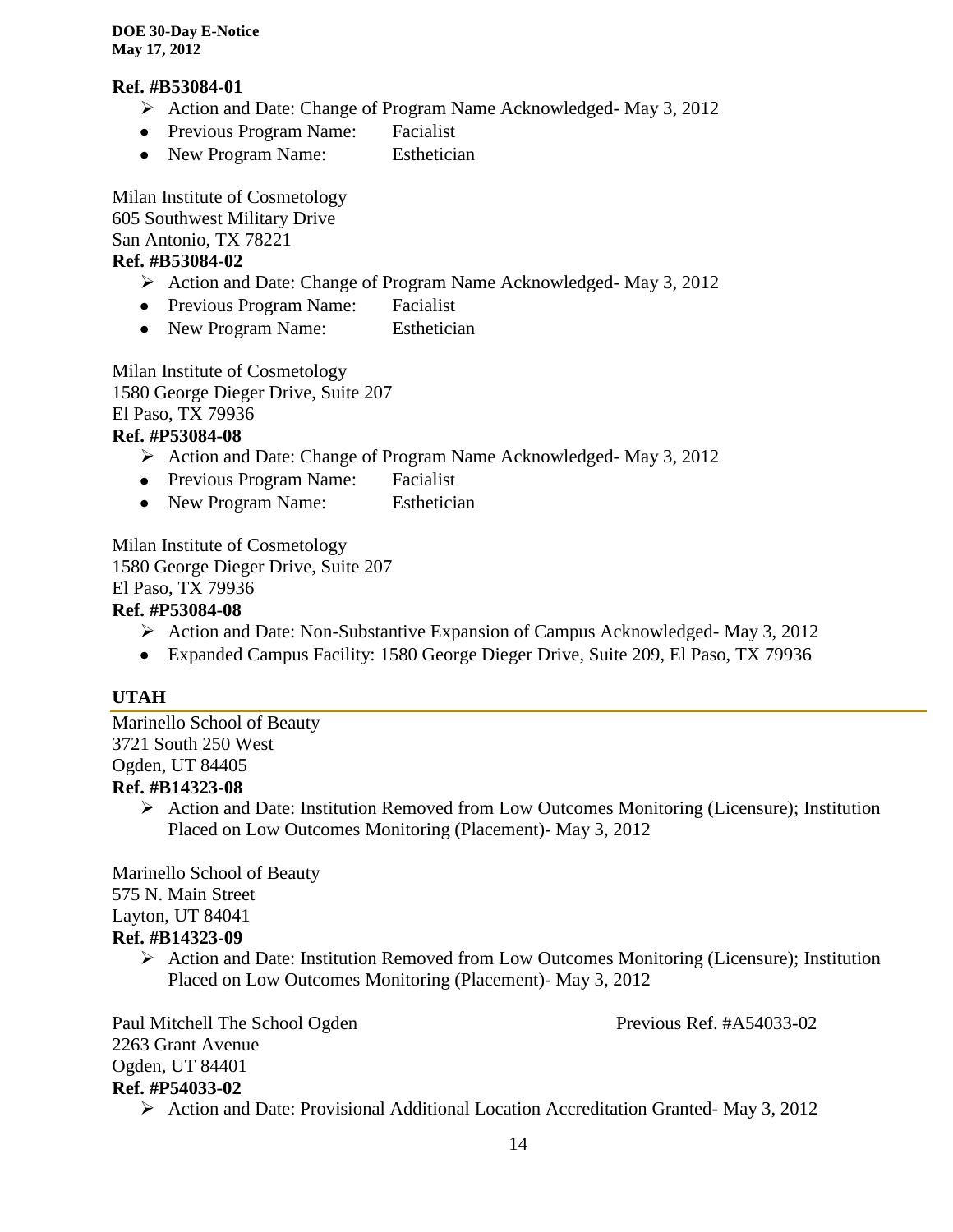Maximum Style Tec School of Cosmetology, Inc. 255 South Main Street, Suite 200 Logan, UT 84321 **Ref. #054047-00**

- Action and Date: Addition of Program Approved (Met Stipulation)- May 4, 2012
- New Program: Nail Technician 300 Clock Hours

The Skin Science Institute Next Renewal Date: May 2016

28 East 2100 South, Suite 101 Salt Lake City, UT 84115 **Ref. #054056-00**

 $\triangleright$  Action and Date: Renewal of Accreditation-May 3, 2012

Renaissance Academie LLC Next Renewal Date: January 2017 227 West 1230 North Provo, UT 84604 **Ref. #054057-00**

- Action and Date: Renewal of Accreditation and Addition of Program Approved- May 3, 2012
- New Program: Master Esthetics 1200 Clock Hours

Acaydia School of Aesthetics LLC 86 North University Avenue, Suite 130 Provo, UT 84601 **Ref. #054061-00**

 $\triangleright$  Action and Date: Institution Removed from Financial Monitoring-May 3, 2012

Medspa Academies, Inc. dba National Institute of Medical Aesthetics 10714 South River Front Parkway South Jordan, UT 84095

# **Ref. #054066-00**

- $\triangleright$  Action and Date: Change of Name Approved-May 3, 2012
- Previous Name: Medspa Academies, Inc.dba Elase Academy
- New Name: Medspa Academies, Inc. dba National Institute of Medical Aesthetics
- New Alternate Name: National Institute of Medical Aesthetics

#### **VIRGINIA**

Empire Beauty School Previous Ref. #A31023-04 116 South Independence Boulevard, Suite 107 Virginia Beach, VA 23462 **Ref. #P31023-04**

Action and Date: Provisional Additional Location Accreditation Granted- May 3, 2012

Regency Beauty Institute Next Renewal Date: January 2014 5002 Cross Road Previous Ref. #P33013-78 Roanoke, VA 24012 **Ref. #B33013-78**

Action and Date: Full Additional Location Accreditation Granted- May 3, 2012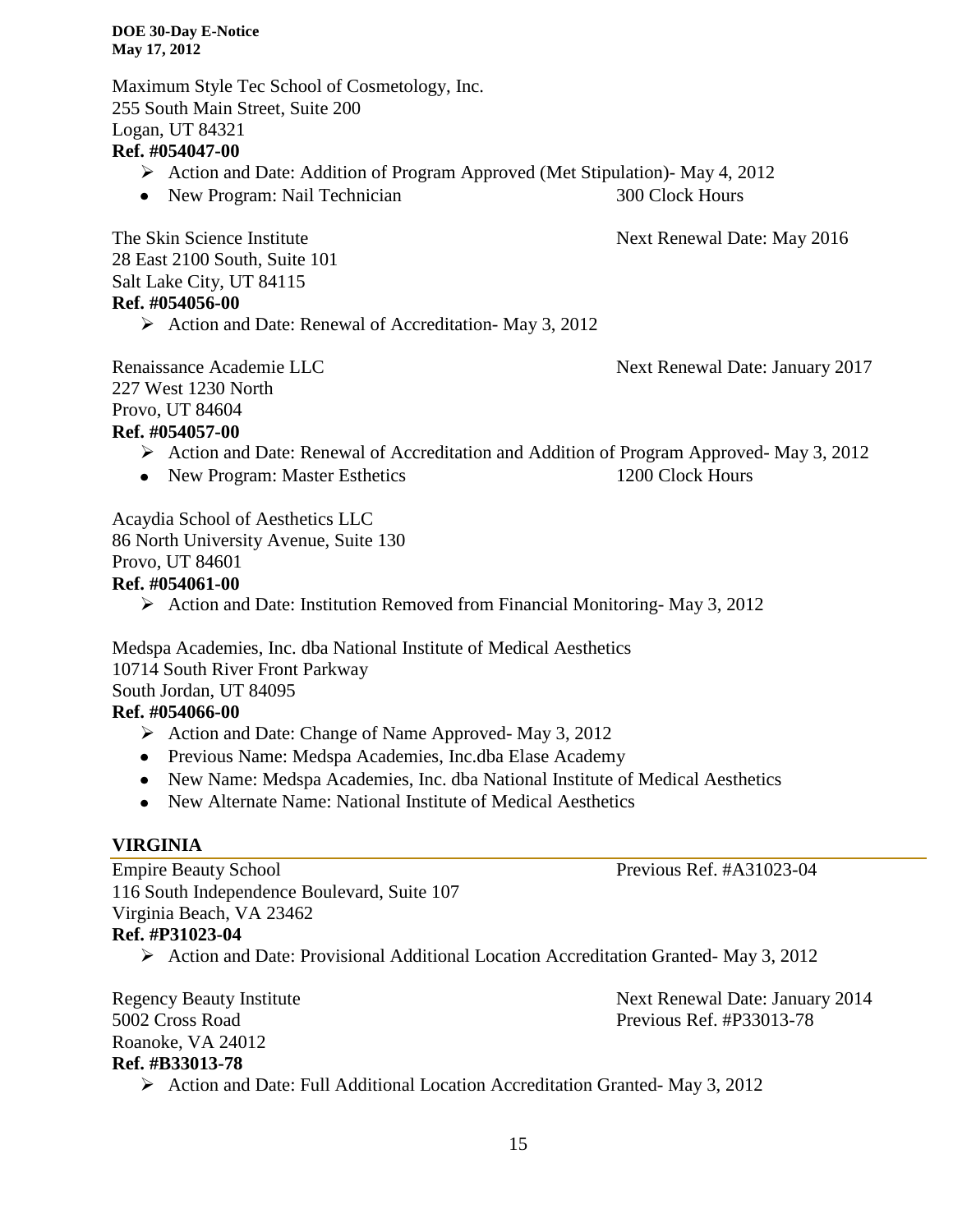Regency Beauty Institute 12365 Hornsby Lane, Suite C Newport News, VA 23609

#### **Ref. #P33013-80**

Action and Date: Provisional Additional Location Accreditation Continued- May 3, 2012

Institute of Advanced Medical Esthetics Next Renewal Date: January 2018 8527 Maryland Drive, #108 Henrico, VA 23294 **Ref. #056056-00**

 $\triangleright$  Action and Date: Renewal of Accreditation- May 3, 2012

#### **WASHINGTON**

Gary Manuel Aveda Institute Next Renewal Date: September 2016 1514 Tenth Avenue Seattle, WA 98122

#### **Ref. #057065-00**

 $\triangleright$  Action and Date: Renewal of Accreditation-May 3, 2012

Academy of Cosmetology LLC 1368 Jadwin Avenue Richland, WA 99354

#### **Ref. #057068-00**

- $\triangleright$  Action and Date: Change of Location Approved with a Stipulation-May 3, 2012
- Previous Location: 214 B Torbett, Richland, WA 99354
- New Location: 1368 Jadwin Avenue, Richland, WA 99354

# **To The Following:**

# **United States Department of Education**

- **Ms. Kathleen Hochhalter- Special Assistant-- Administrative Actions & Appeals Division**
- **Ms. Mary Gust- Director-- Administrative Actions & Appeals Division**
- **Department of Education Accreditation Division- USDOE-- Washington, DC**
- Ms. Cathy Sheffield- Accreditation & State Liaison Office-- USDOE--- Washington, DC
- Ms. Rachael Shultz- Accreditation and State Liaison Office-- USDOE --- Washington, DC
- **Ms. Lauren Pope- Administrative Actions and Appeals Services Group-- Washington, DC**
- Ms. Patrice Fleming-Team Leader-- School Participation Team--- Boston/New York
- Ms. Betty Coughlin- Area Case Director-- School Participation Team--- Boston/New York
- Ms. Tracy Nave- Team Leader-- School Participation Team--- Boston/New York
- Mr. Christopher Curry- Team Leader-- School Participation Team--- Boston/New York
- Ms. Martina Fernandez-Rosario- Acting Area Case Director-- School Participation---
- San Francisco/Seattle
- Ms. Kerry O'Brien- Team Leader-- School Participation Team--- Denver
- **Mr. Michael Frola- Area Case Director-- School Participation Team--- Philadelphia**
- Ms. Nancy Paula Gifford- Area Case Director-- School Participation Team--- Philadelphia
- **Mr. Jesus Moya- Area Case Director-- School Participation Team--- Dallas**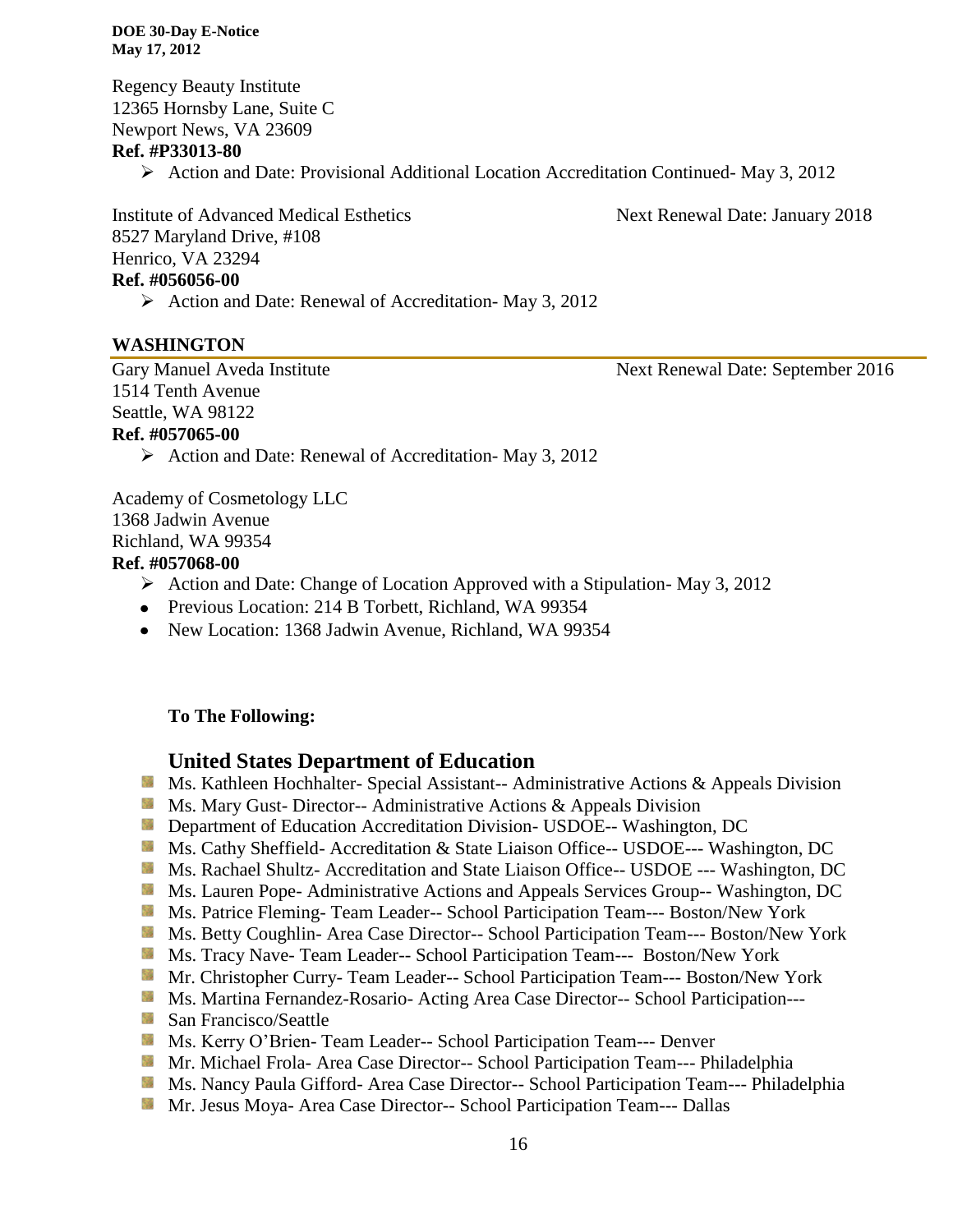- **MS. Kim Peeler- Team Leader-- School Participation Team--- Dallas**
- **Ms. Cynthia Thorton- Area Case Director for Region 6-- School Participation Team--- Dallas**
- **Mr. Christopher Miller-Team Leader-- School Participation Team--- Atlanta**
- **Mr.** Charles Engstrom- Area Case Director-- School Participation Team--- Atlanta
- Mr. Ralph Lobosco- Area Case Director-- School Participation Team--- Kansas City
- **Mr. Douglas Parrott- Area Case Director-- School Participation Team--- Chicago/Denver**
- **Ms. Carolyn White- Team Director-- School Participation Team--- South Central**

#### **Accreditors**

- **Mr. Roger J. Williams- Executive Director-- ACCET**
- **Mr. Michale McComis, Ed.D.** Executive Director-- ACCSCT
- Mr. Albert Gray, Ph.D.- Executive Director-- ACICS
- **Dr.** Gary Puckett- Executive Director-- COE

# **State Authorities**

- Mr. Bob McKee- AL State Board of Cosmetology-- Montgomery, AL
- **Ms.** Theresa Bunch- AZ State Board of Cosmetology-- Tempe, AZ
- **Ms. Kelli Kersey- AR Department of Health (Section Chief, Cosmetology)**-- Little Rock, AR
- **Mr. Charles Kirkpatrick- AR State Board of Barber Examiners-- Little Rock, AR**
- **Ms. Kristy Underwood- CA Board of Barbering & Cosmetology-- Sacramento, CA**
- **Ms.** Christine Jones- CA Board of Barbering & Cosmetology-- Sacramento, CA
- Ms. Pamela Goens- CO Office of Barber & Cosmetology Licensure-- Denver, CO
- Ms. Janet Brancifort- CT Examining Board for Barbers, Hairdressers, & Cosmeticians-- Hartford, CT
- **Ms.** Judy Letterman- DE Board of Cosmetology & Barbering-- Dover, DE
- **Mr. Clifford Cooks- DC Department of Consumer & Regulatory Affairs-- Washington, DC**
- **Ms. Robyn Barineau- FL State Board of Cosmetology & Barbers Board-- Tallahassee, FL**
- **Mr.** Eric Lacefield- GA State Board of Cosmetology & GA Board of Barbers-- Macon, GA
- **Ms. Margaret Guerrero- Guam Board of Barbering & Cosmetology-- Mangilao, Guam**
- **Ms. Laureen Kai- HI Barbering & Cosmetology Department-- Honolulu, HI**
- **Ms.** Tana Cory- ID Bureau of Occupational Licenses-- Boise, ID
- **Mr.** Todd Robertson- IL Division of Professional Regulation-- Springfield, IL
- **Mr. Joe Darnell- IL Division of Professional Regulation-- Springfield, IL**
- **Ms.** Tracy Hicks- IN Professional Licensing Agency-- Indianapolis, IN
- **MS. Rosemary Bonanno- IA Board of Cosmetology Examiners-- Des Moines, IA**
- **Ms. Mary Lou Davis- KS State Board of Cosmetology-- Topeka, KS**
- Mr. H.R. Vacek- KS State Barber Board-- Topeka, KS
- **Mr. Charles Lykins- KY Board of Hairdressers & Cosmetologists-- Frankfort, KY**
- **Mr. Steven Young- LA State Board of Cosmetology-- Baton Rouge, LA**
- Ms. Latrice Matthews- LA Board of Barber Examiners-- Baton Rouge, LA
- **Ms.** Geraldine Betts- ME Department of Professional & Financial Regulation-- Augusta, ME
- Mr. Robert Wood- MD State Board of Cosmetologists-- Baltimore, MD
- **Maryland State Board of Barbers- Baltimore, MD**
- Ms. Helen Peveri- MA Board of Cosmetology-- Boston, MA
- Ms. Mary Jayne Fay, Ed.D.- MA Department of Education-- Malden, MA
- Ms. Linda Clewley- MI State Board of Cosmetology-- Lansing, MI
- **MS.** Gina Stauss- MN Board of Cosmetologist Examiners-- Minneapolis, MN
- Ms. Barbara Reid- MS State Board of Cosmetology-- Jackson, MS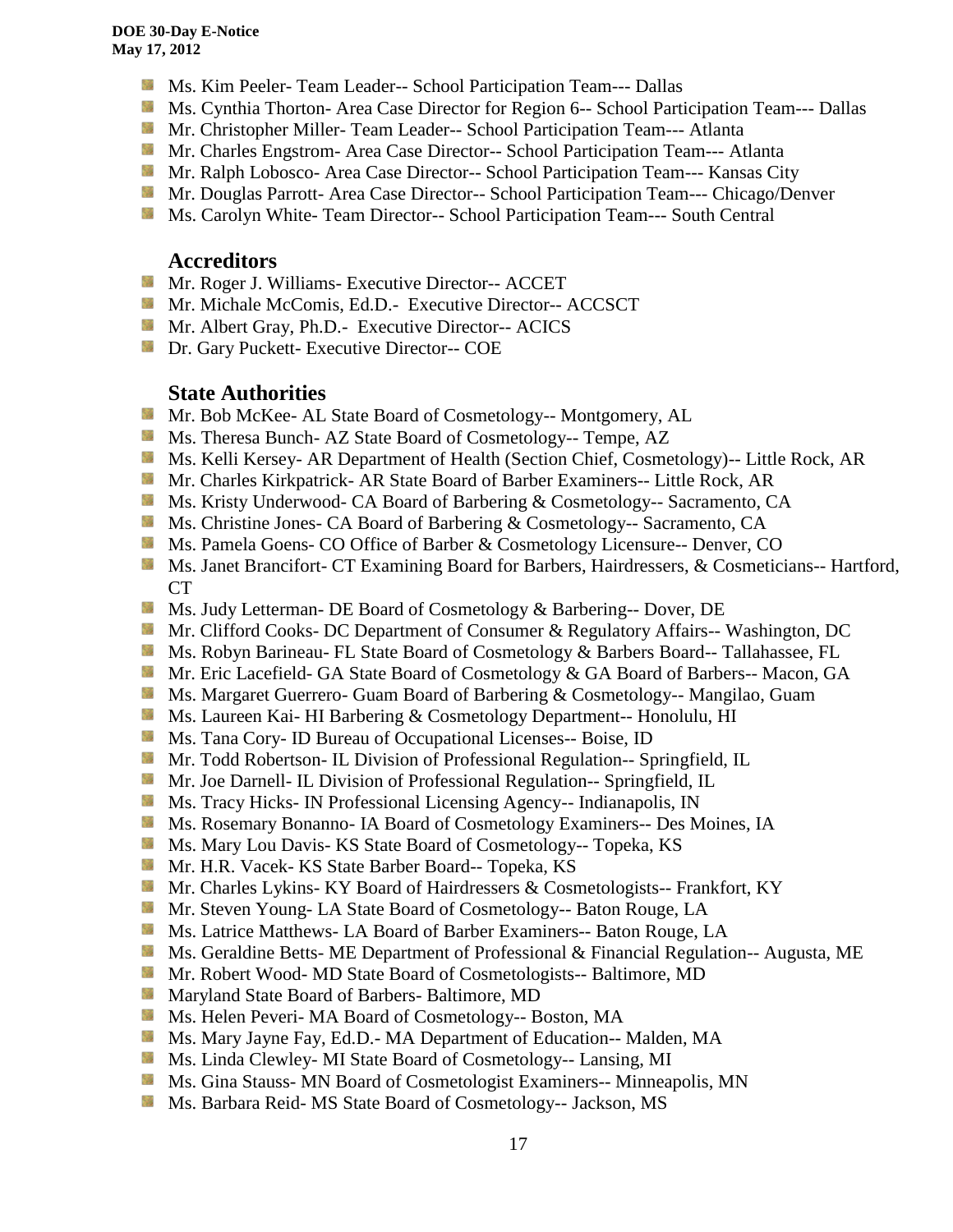- **Ms.** Emily Carroll- MO State Board of Cosmetology-- Jefferson City, MO
- Ms. Grace Berger- MT Board of Barbers & Cosmetologists-- Helena, MT
- **MS. Kris Chiles- NE State Board of Cosmetology Examiners-- Lincoln, NE**
- Nebraska Board of Barber Examiners- Lincoln, NE
- **Ms. Nadine Griego- NV State Board of Cosmetology-- Las Vegas, NV**
- Nevada State Board of Massage Therapy- Las Vegas, NV
- Ms. Kathryn Wantuck- NH State Board of Barbering, Cosmetology, and Esthetics-- Concord, NH
- Mr. Jay Malanga- NJ Board of Cosmetology & Hairstyling-- Newark, NJ
- **MS.** Antoinette Griego- NM State Board of Barbers & Cosmetologists-- Santa Fe, NM
- **MS. Jackie Holmes- New Mexico Massage Therapy Board-- Santa Fe, NM**
- **Ms. Kathleen McCoy- NY Department of State-Division of Licensing Services-- Albany, NY**
- **Ms. Carol Yates- NY State Education Department-Bureau of Proprietary School Supervision--**Albany, NY
- Ms. Lynda Elliott- NC State Board of Cosmetic Art Examiners- Raleigh, NC
- **North Carolina Board of Barber Examiners- Raleigh, NC**
- **North Carolina Board of Massage and Bodywork Therapy- Raleigh, NC**
- **MS.** Sue Meier- ND State Board of Cosmetology-- Bismarck, ND
- **Ms. Tona Stevenson- North Dakota State Board of Barber Examiners-- Dickenson, ND**
- Mr. James P. Trakas- Executive Director-- OH State Board of Cosmetology--- Grove City, OH
- Ms. Sherry Lewelling- OK Board of Cosmetology-- Oklahoma City, OK
- **Ms. Samantha Patnode- OR Health Licensing Agency-- Salem, OR**
- Ms. Kelly Diller- PA State Board of Cosmetology-- Harrisburg, PA
- Mr. Juan Bigio Ramos, Ph.D.- PR General Council of Education-- San Juan, PR
- Mr. Enrique Martinez- PR Examining Board of Beauty-- San Juan, PR
- **Ms. Gail Giuliano- RI State Board of Barbering & Hairdressing-- Providence, RI**
- Mr. Eddie Jones- SC State Board of Cosmetology-- Columbia, SC
- **Ms. Kathryn Boyd- SD Cosmetology Commission-- Pierre, SD**
- Ms. Beverly Waller- TN Board of Cosmetology-- Nashville, TN
- **Mr. William Kuntz Jr., TX Department of Licensing & Regulation, Austin, TX**
- Ms. Sally Stewart- UT Cosmetology/Barbering Board-- Salt Lake City, UT
- **Ms. Carla Preston- VT Office of Professional Regulation-- Montpelier, VT**
- Mr. William Ferguson II- VA Board for Barbers & Cosmetology-- Richmond, VA
- Ms. Zelda Williams- VA Board for Barbers & Cosmetology-- Richmond, VA
- Ms. Trudie Touchette- WA Department of Licensing-Consumer Affairs-- Olympia, WA
- **Mr.** Adam Higginbotham- Executive Director-- WV Board of Barbers & Cosmetologist--- Dunbar, WV
- **Ms.** Angela Arrington- WI Barbering & Cosmetology Board-- Madison, WI
- Mr. Aaron Knautz- WI Massage Therapy & Bodywork Therapy Affiliated Credentialing Board--Madison, WI
- Ms. Betty Abernethy- WY State Board of Cosmetology-- Cheyenne, WY

# **State Massage Therapy Higher Education Authorities**

- **Mr. Keith Warren- AL Board of Massage Therapy-- Montgomery, AL**
- **Dr.** Craig Rueback- AZ Board of Massage Therapy-- Phoenix, AZ
- Ms. Marilyn L. Graham- AR State Board of Massage Therapy-- Hot Springs, AR
- **Ms. Chelle Martin- FL Dept. of Health-Division of Medical Quality-- Tallahassee, FL**
- **Mr. Ross Miller- IN Commission on Proprietary Education-- Indianapolis, IN**
- **Mr.** George Hebert- NJ Massage Board-- Newark, NJ